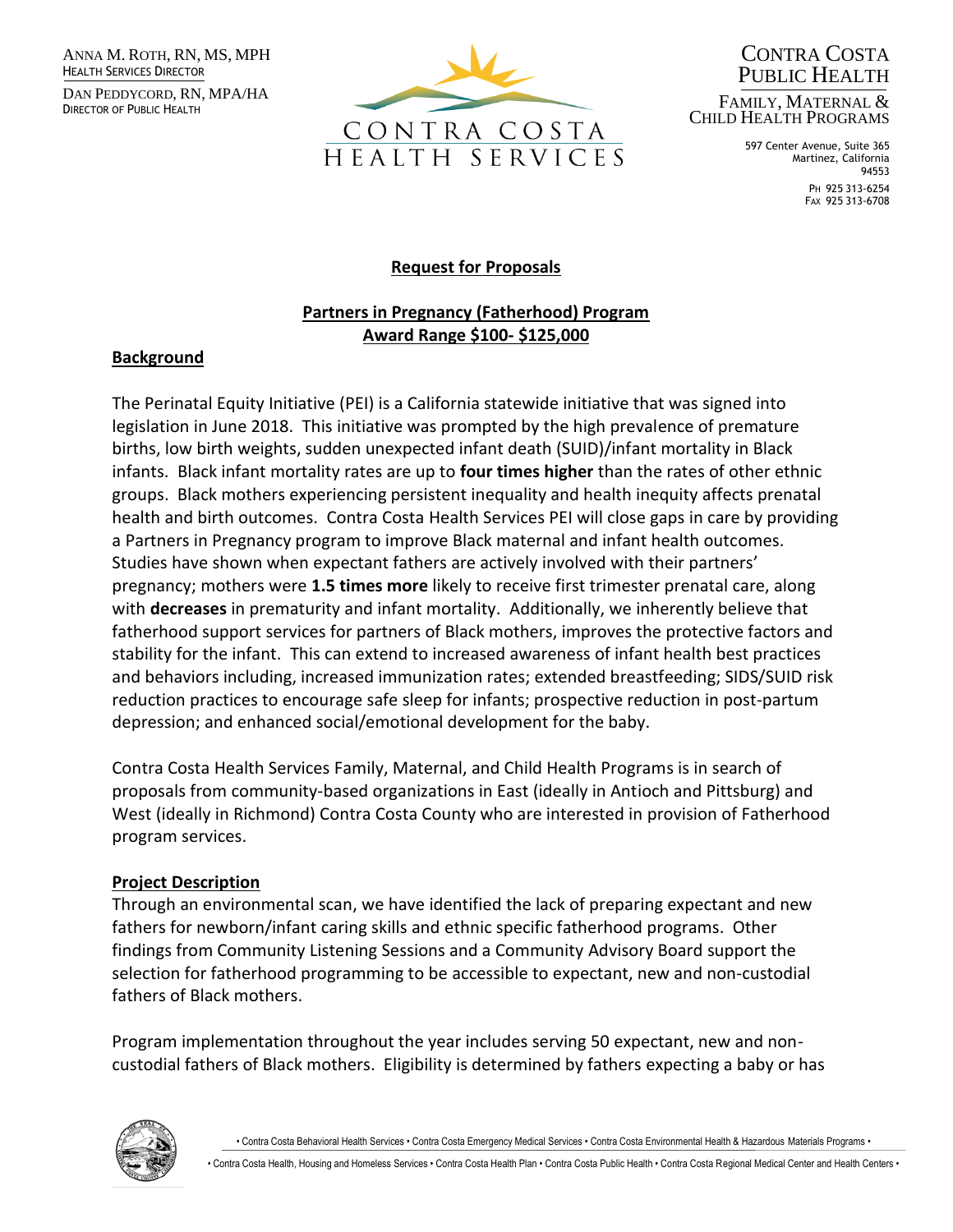an infant younger than 1 year old at the time of enrollment. Participants will have the options of group sessions with other fathers and individual case management support. Group session activities, content, and the identified evidenced-informed curriculum is to be determined by the PEI Coordinator in collaboration with the subcontracting agency. Program staffing will be composed of a full-time case manager/group facilitator, ideally an experienced father who would be able to recruit and relate with the target population. Documentation of services will happen in an electronic database, identified by the funder of the program.

# **Scope of Work**

# **Goal 1: Increase community awareness of the integral role of fathers in supporting the health and wellness of their infants.**

Short and/or Intermediate Objectives

- Fatherhood program has identified formal partnerships with other community-based organizations
- Fatherhood program recruit eligible participants
- Fatherhood program staff will be hired by subcontracting agency and will possess core competencies to support father engagement/involvement. Staff members will receive training on curriculum.

## Intervention Activities to Meet Objectives

- Fatherhood program has quarterly meetings with CBOs via the Community Advisory Board membership.
- Outreach to fathers via enrolled BIH participants
	- o Outreach to providers at clinics and hospitals
	- o Outreach at known spaces/events where Black men congregate including schools; barbershops; churches; fraternal organizations, sport events, etcetera
- Subcontracting agency recruit experienced fatherhood case manager/group facilitator
	- o Subcontracting agency will ensure training plan for all key staff
	- $\circ$  Staff will continue all on-going training or educational opportunities designed to enhance cultural sensitivity

## Process Description and Measures

- PEI Coordinator and Fatherhood program staff align shared goals with CBOs and with formal MOUs over a 2-3 year period
- Coordinate and schedule the type and frequency of traditional and non-traditional outreach events
- List training activities in a quarterly report to CCHS
	- o Describe improved performance in implementing the model
	- o Identify gaps in training in reports

## Short Intermediate Outcome Measure(s)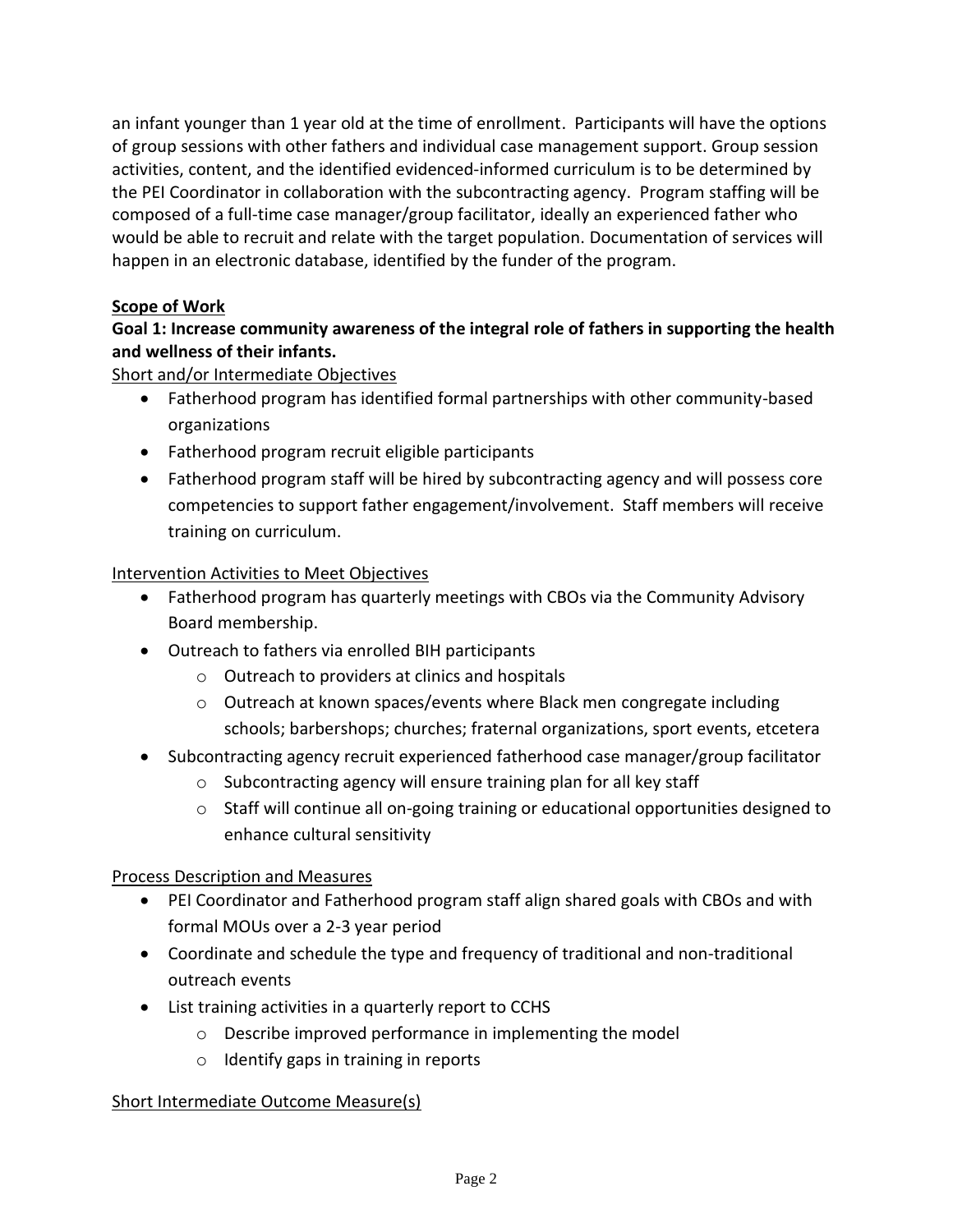- Relationship evidenced by meeting agendas and roster of attendees
- Outreach to 200 expectant and parenting fathers documented in a web-based, electronic database, Results Based Accountability.
- Maintain all records of staff attendance at trainings in reports
	- o Indicate number of trainings relevant to work with fathers
	- $\circ$  Manager to notate evaluations of performance of staff during probationary periods and annually

# **Goal 2: Provide social support for expecting and parenting fathers via peers and experienced mentorship.**

# Short and/or Intermediate Objectives

- Fathers participate in adaptable curriculum-based groups
- Fathers participate in booster sessions that highlight pregnancy, infant development, and culturally affirming and specific information that support the Black parenthood experience
- Fathers participate in one-on-one case management

# Intervention Activities to Meet Objectives

- Center based or home visiting options to new fathers
- Fathers complete a brief pre-assessment
- Fathers have weekly encounters with fatherhood staff member/case manager

## Process Description and Measures

- Describe successes, barriers/challenges involved in enrolling father in either the group sessions or one-on-one case management
- Review of assessment findings at time of enrollment to determine priorities in support of father
- Documentation of encounters logged in database; content addressed during encounter; objectives achieved during the encounter

## Short Intermediate Outcome Measures

- Number of enrolled fathers in program
	- o Number of sessions completed
- Number of completed pre/post-assessments
- Participant satisfaction surveys completed for each father
	- $\circ$  Fathers self-reports of how this intervention helped them in preparation for their baby, and supports of mothers postpartum

## **Goal 3: Have fathers support mothers in improving infant health indicators.**

Short and/or Intermediate Objectives

• Fathers are aware of fetal development in each trimester of pregnancy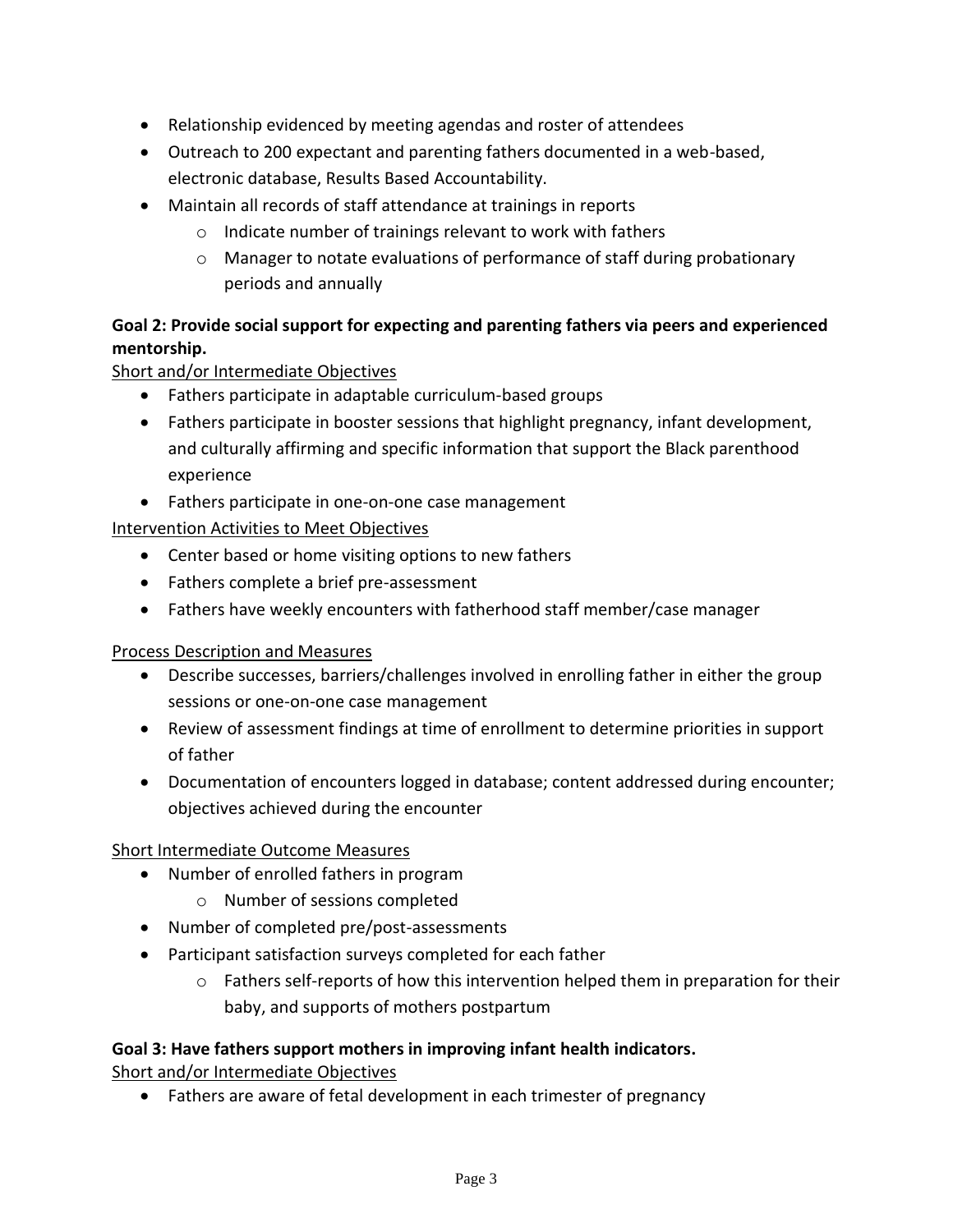- Fathers are aware of ages and stages of infant development
- Fathers are aware of the value of increasing breastfeeding rates with Black women, and how to support their partners
- Fathers are aware of safer infant sleep practices and reducing the risk of SUID/SIDS

#### Intervention Activities to Meet Objectives

- Fathers complete a pre-assessment to demonstrate baseline of knowledge of infant health indicators
	- o Fatherhood staff provides health education on multiple infant health and development topics in group sessions or one-on-one case management meetings
	- $\circ$  Father engage in discussions with case manager and peers in a group session
- Fathers attend prenatal care appointment with mother/partner

## Process Description and Measures

- Collect data of attendance of sessions in group and one-on-one
	- $\circ$  Fathers develop agreed upon infant healthcare, feeding and sleeping plan with mother
	- o Case managers document when session objectives are achieved, and explain the challenges and barriers to achieving learning objectives
- Collect and record attendance at prenatal appointment

## Short Intermediate Outcomes Measures

- Mom breastfeeds exclusively for 3-6 months
	- $\circ$  Safe sleep recommendations are adopted by family, and adheres to risk reduction strategies for SIDS/SUIDS
	- o Fathers complete a post-assessment
- Number of attended prenatal appointments
	- o Completed post-assessment

## **Goal 4: Increase knowledge base and practical supports for fathers that are co-parenting.** Short and/or Intermediate Objectives

- Fathers increase knowledge base of:
	- o Family Law Rights
	- o Child Support/Establishing Paternity
	- o Workforce Opportunities and Financial Preparedness
	- o Mental Health Support
- Father learns best practices in co-parenting as a non-custodial parent

## Intervention Activities to Meet Objectives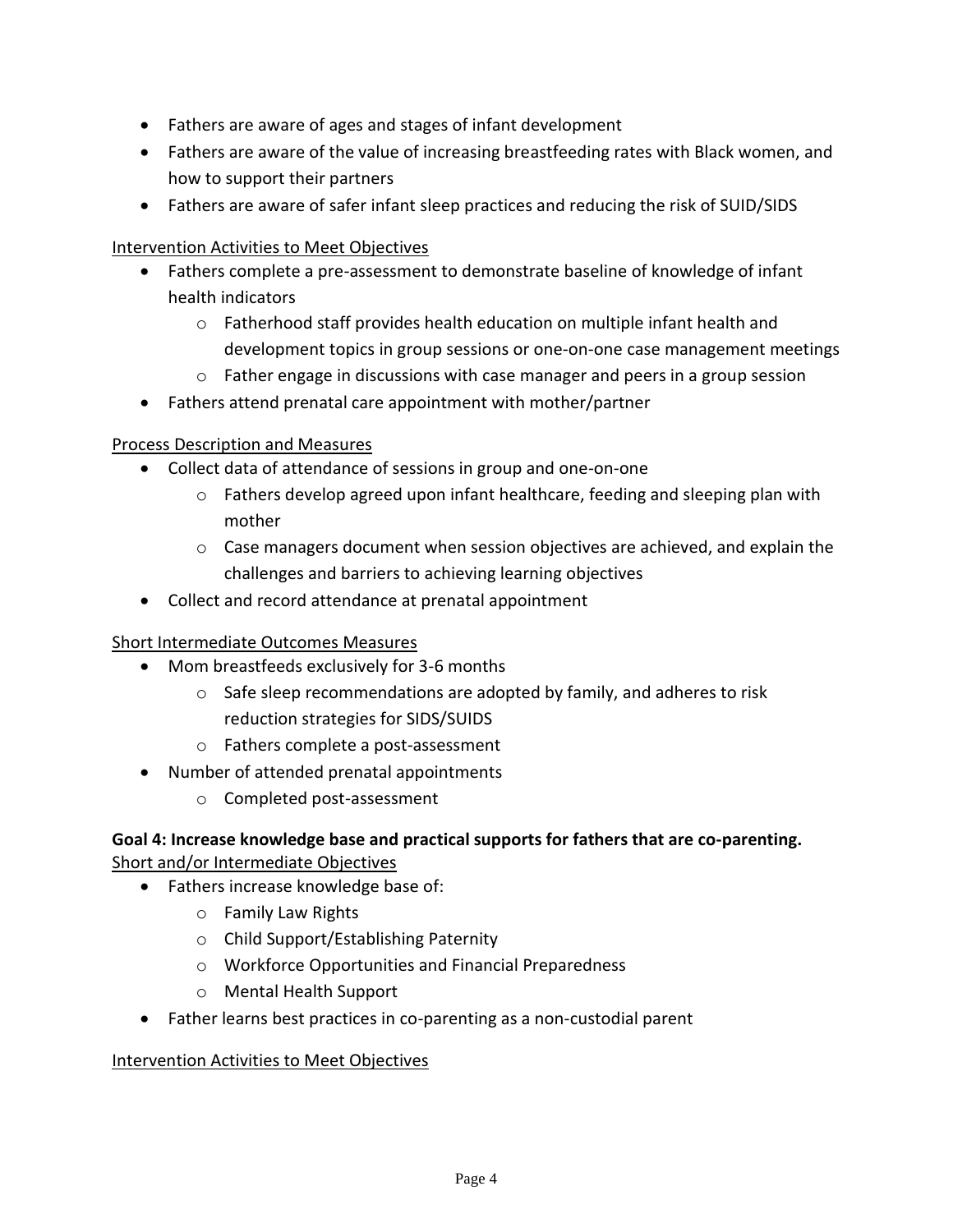- Fathers participate in group sessions to receive information about the practical support expectations of a parent
- Fathers receive specialized referrals to services as needed
- Fathers participate in the co-parenting sessions

#### Process Description and Measures

- Documentation of group attendance or one-on-one encounters during case management meetings
	- o Documentation of referrals offered for supportive services

## Short Intermediate Outcome Measures

- Number of sessions completed
	- o Completion of participant satisfaction survey
	- o Completion of post sessions assessment

#### **Deliverables**

Development and implementation of the Partners in Pregnancy Program will be composed of the following each fiscal year:

- Recruitment of 200 fathers via outreach and recruitment efforts. Documentation of formal referrals will evidence of outcomes of outreach efforts.
- The goal of 50 enrolled fathers will be served at a local community-based organization or home visits in East County (Antioch or Pittsburg) and West County (Richmond).
- Participants will commit by completing either group sessions or individual sessions with a home visitor.
- Complimentary case management will include referrals to health, employment/career counseling, and social services
- Fathers will complete pre- and post-assessments. These tools will be used to assess the skills learned throughout the program, as well as identify areas where fathers may need additional support.
- Fathers will have the option of attending the booster sessions, to improve skills ranging from Workforce Readiness to Money Management and learning skills on newborn and infant care for new fathers, respectively.
- Once the fathers have successfully completed the course sessions, they will receive a certificate of completion. Fathers will be asked to refer at least one expectant or new father upon graduation.
- Materials such as baby care and enrichment will be provided to the father for support of the development of the infant and a gift card to purchase a baby shower gift at the end of the intervention.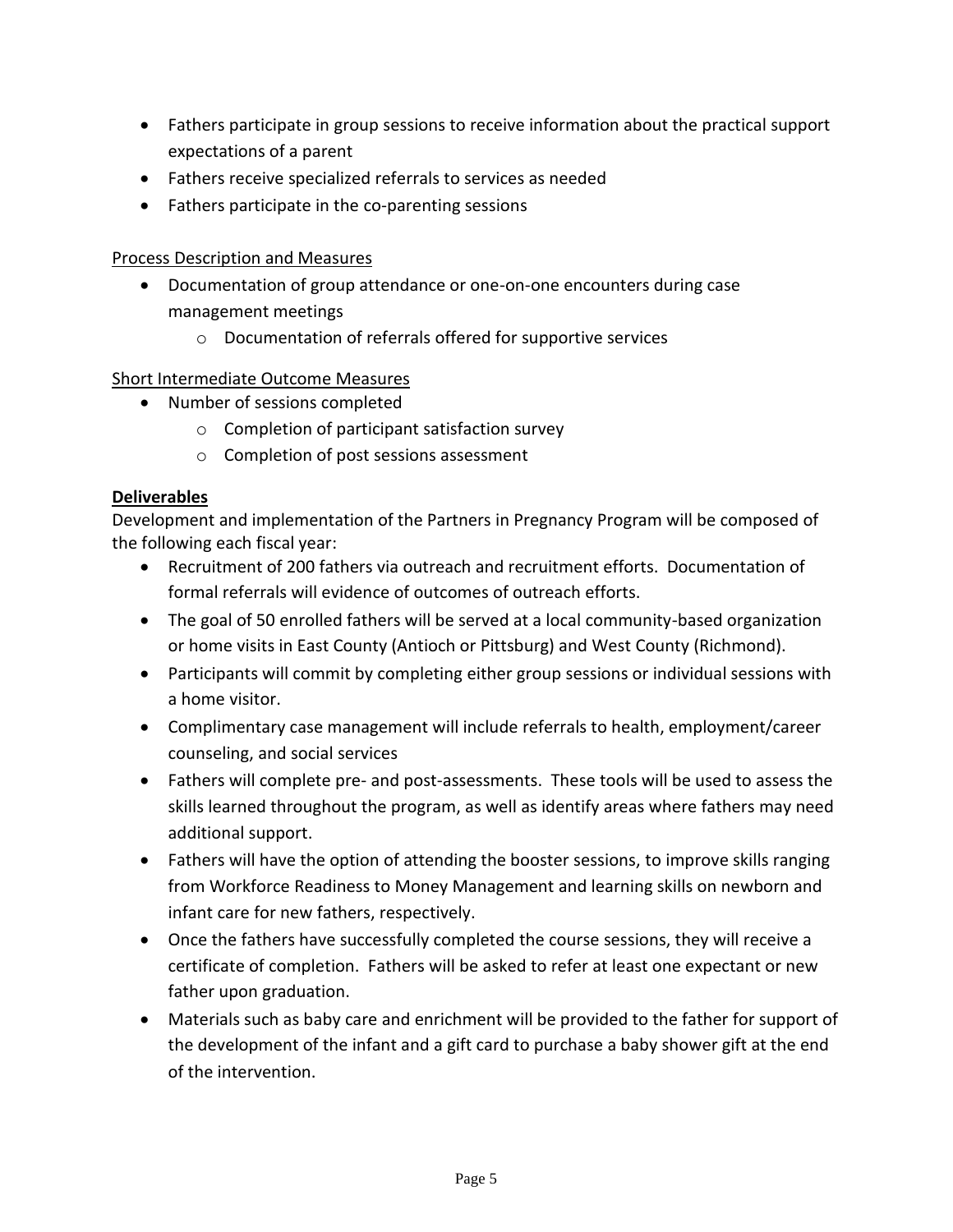Throughout the implementation process, community partnerships will play an integral role in program development. Community partnership involvement will include:

- Creating memorandums of understanding (MOUs) for service delivery support for the case manager, particularly, direct healthcare coordination when appropriate for clinical needs
- Linkage to employment and training programs for career opportunities
- Legal or family law referrals
- Early childhood development agencies for continuing support to parents beyond the conclusion of the program

Program performance and data will be measured by *Results-Based Accountability™ (RBA)*. RBA is a tool that has a disciplined way of thinking and taking action used by communities to optimize the lives of children, families, and the community as a whole. Also, this tool is used by agencies to enhance the performance of their programs. RBA will be operating by:

- Contra Costa County's Health Department will purchase the licenses for workstations to have access to the web-based application, *Clear Impact* scorecard
- The licenses will be divided by the subcontractor and Contra Costa County. The subcontractor will utilize the RBA tool for data entry and Contra Costa County will use it for monitoring and reporting purposes of the Partners in Pregnancy Program data.
- Subcontractors will need to demonstrate they have equipment (e.g., desktop computer, laptop, tablets) to access the internet to interface with the platform, and complete data entry to acquire the desired pieces on the paper forms with clients
- The subcontractors are responsible for maintaining clients' health-related data in charts. Additionally, subcontractors will need to abide by HIPAA regulations in keeping the clients' charts protected.

# **Qualifications, Eligibility, and Funding Restrictions**

Eligibility is limited to not-for-profit 501(c3) community-based organizations and hospitals or public agency service providers. Applicants must be based in Contra Costa County to be eligible. Agencies must demonstrate sufficient capacity to provide services within Contra Costa County to meet the programmatic objectives. Applicants must demonstrate fiscal stability. An agency with unresolved outstanding federal/state tax obligations is not eligible to apply for funding. Funds may not be spent on the purchase of or improvement to buildings or office facilities or to make payments to recipients of services.

## **Contractual Obligations**

Award of funds will result in a contract for services after final negotiations with Family, Maternal, and Child Health (FMCH) Programs regarding work plan and budget. There are general conditions, including Health Insurance Portability and Accountability Act (HIPAA), insurance and indemnity requirements, which are common to all County contracts. A copy of these conditions is available upon request from the FMCH Program office. FMCH Program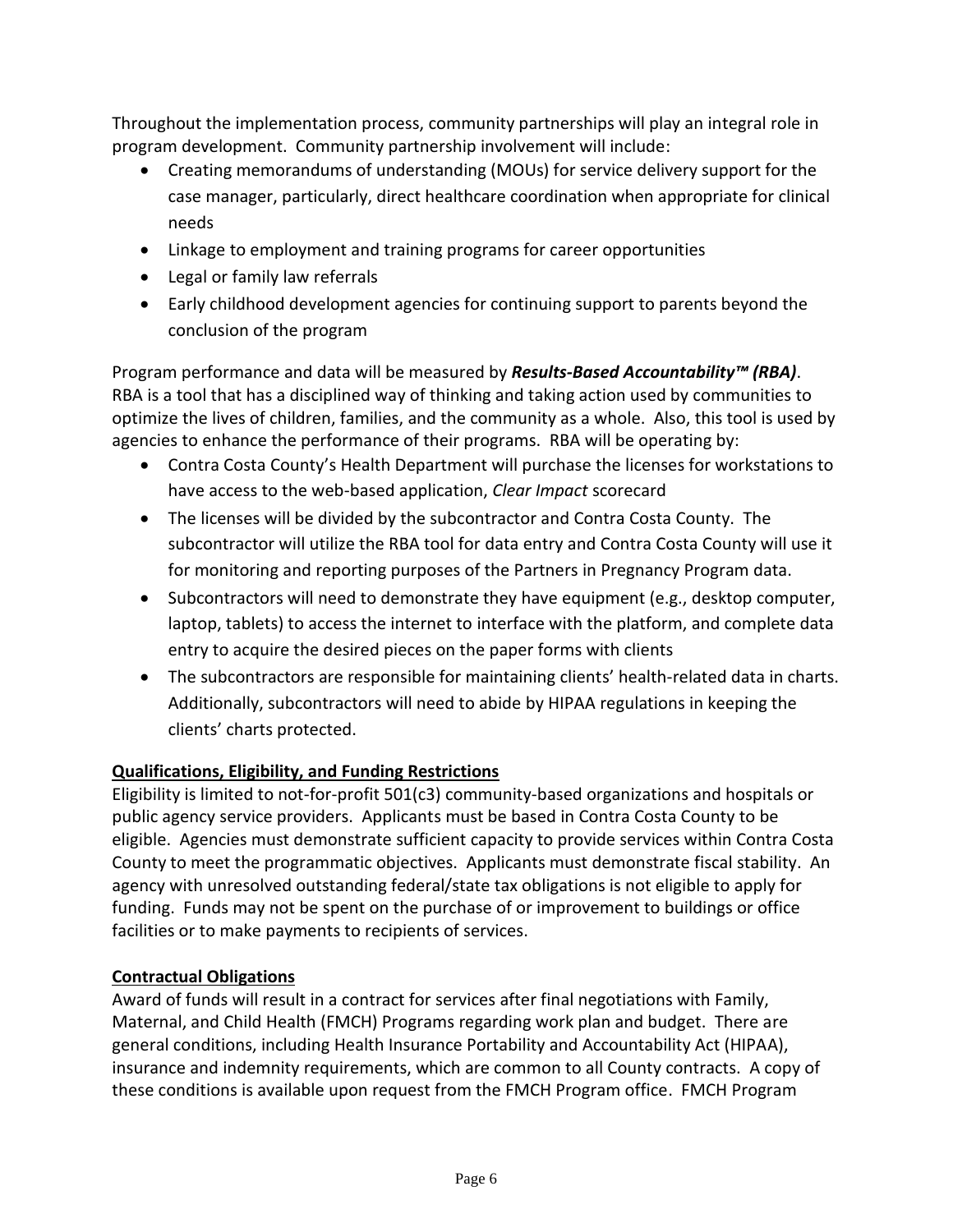contacts also require budgets to adhere to federal requirements and that contractors submit financial documentation with their invoices for payment. Contractors will also need to be registered in the System for Award Management (SAM.GOV) database and provide the agency's Data Universal Numbering System (DUNS) and Employer Identification Number (EIN)

## **Standards and Requirements**

Eligibility/Supervision of Program Personnel

- Hiring and performance evaluations of staff members are also the responsibility of the manager or designee. Training hired personnel of the identified curriculum will the shared responsibility of the CCHS PEI Coordinator and the subcontractor.
- Emergency exits, fire extinguishers, other safety equipment, and instructions for safety and passenger conduct must be accessible and clearly visible in the vehicle.

## **Physical Plant Standards**

All service locations must include:

- A comfortable environment for expectant fathers and their children; and
- Facility where illegal drug use is not tolerated;
- Access to a private, confidential space for clients to meet with program staff;
- A confidential and secure location for client files.

In addition, agencies must ensure the following:

- Compliance with Fire Regulations, Health and Safety Regulations, Building Codes, and Zoning Regulations: Buildings in which services are provided must be in compliance with city and county fire regulations, health and safety regulations, building codes, and zoning regulations. Emergency exits, smoke detectors, etc., must be clearly visible.
- Compliance with Requirements for Accessibility for Persons with Disabilities: The term "accessibility" means that service provider offices can be approached, entered, and used by persons with disabilities, including but not limited to those using wheelchairs or walkers, and those with sight impairments. The following codes and acts specify requirements related to accessibility:
	- o Americans with Disabilities Act ("ADA"), 42 United States Code ("USC"): Title II applies to residential dwellings; Title III applies to hotels providing nonresidential accommodations (path of travel for residents must be accessible).
	- o Section 504 of the Rehabilitation Act of 1973, 42 USC: Applies to all programs and activities receiving federal funds.
	- $\circ$  Architectural Barriers Act, 42 USC: Applies to most new buildings built with federal assistance.
	- o State Building Code, Title 22 of CA Code of Regulations: Applies accessibility standards to public buildings, public accommodations and publicly funded rental housing.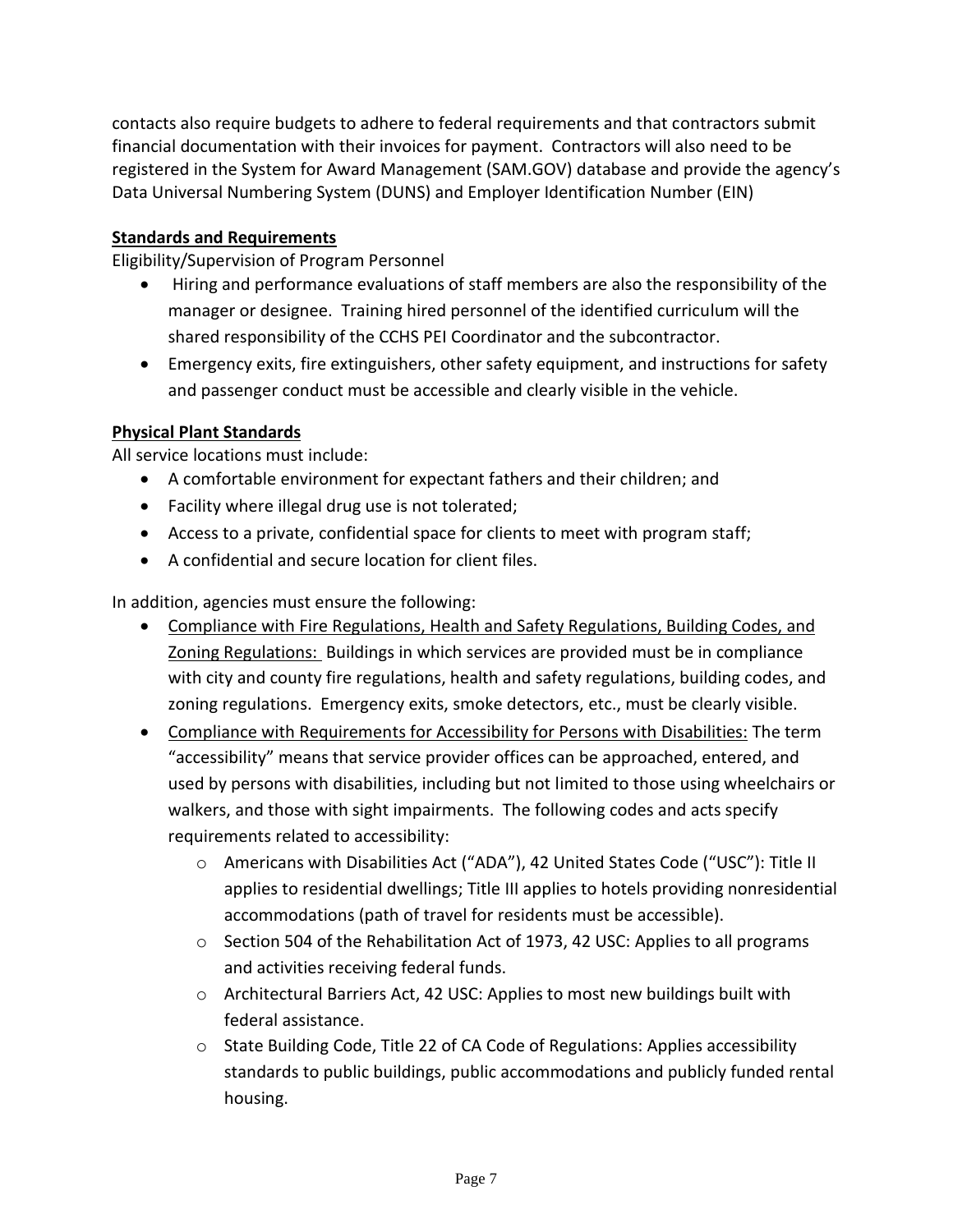## **Fiscal Management**

The Contra Costa Health Services Department will reimburse the contractor for actual costs monthly. Administrative expenses may not exceed 10% of the award including any federally approved indirect rate. The agency is responsible for meeting all obligations outlined in the contract. All services funded through this RFP process are to be provided free of charge to eligible individuals.

## **Bidder Instructions**

Interested candidates must demonstrate:

- Knowledge and awareness of structural racism and health inequities Black birthing women interface along with its health implications, including poor birth outcomes
- Understanding of benefits by supporting the partners of Black women for improved birthing outcomes
- Acceptance of receiving training from the trainer of the curriculum for staff/personnel

#### **Applications Process**

Applicants may request an electronic version of this RFP by either emailing their request to Anisia.Tamayo@cchealth.org, or by requesting a packet to be mailed to a physical address. All submissions are to be submitted electronically and **only in Portable Document Format (PDF)**. Pages must be submitted in the same order as required in the RFP and numbered sequentially. **Late proposals will not be accepted. Facsimile (fax) copies are not acceptable.** Proposals must be complete when submitted; changes and additions will not be accepted after submission.

A comprehensive and specific proposal narrative should not exceed 10 pages, including the Project Budget and Justification. Supporting documentation is **not** included in the maximum page count. Please submit your proposal via e-mail to Anisia.Tamayo@cchealth.org electronically time stamped no later than 3:00PM on 3/13/20 and only in standard (8 x 11 letter sized) PDF format. An e-mail confirming receipt will be sent to applicants. If signature pages and attachments cannot be scanned into the application, they must be

delivered no later than 3/13/20, 3:00PM to

**Contra Costa Health Department 597 Center Ave Suite 365 Martinez, CA 94553 Attn: Anisia Tamayo**

#### **Review Process**

• **Administrative Review:** The Family, Maternal, and Child Health Program staff will review all submitted proposals to ensure proposals are complete and in compliance with instructions in this RFP. Proposals not conforming to these basic standards will be considered as not meeting the application deadline. Agencies that filed incomplete proposals will be notified of their ineligibility.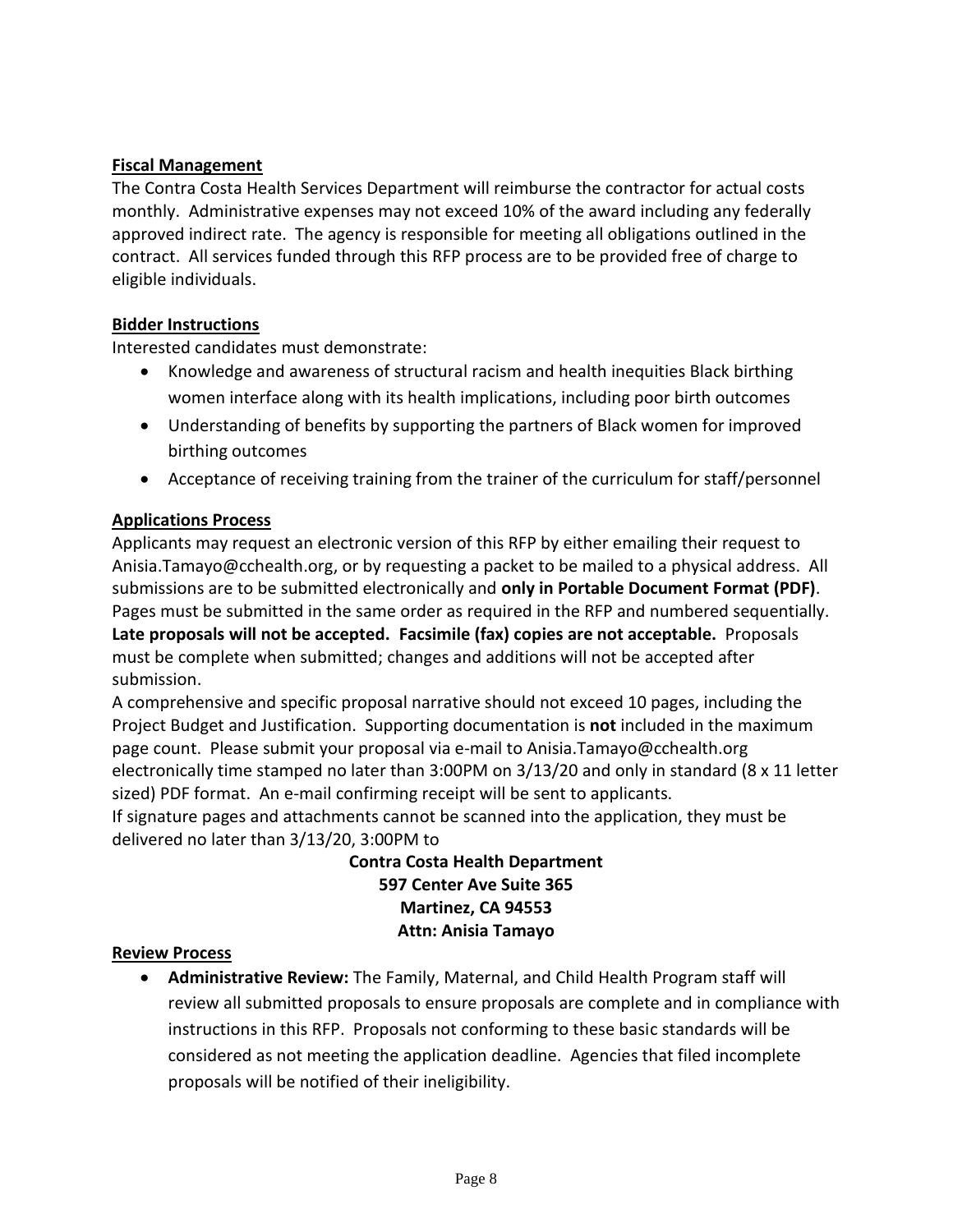- **Review of Proposed Program:** Persons with expertise in the service category will evaluate and determine a preliminary score for each proposal, based on the guidelines listed in "Review and Award Criteria." Preliminary scores will be combined to determine a ranking for all proposals.
- **Family, Maternal, and Child Program Review:** The Family, Maternal, and Child Health Program will review the recommendations and rationale for funding decisions and will determine the award amount. Additionally, Contra Costa Health Services/ FMCH staff members may conduct a physical site visit to observe the facility and verify that it is compliant with standards and requirements. All final funding decisions will be made by the Family, Maternal, and Child Health Program.
- **Notification of Award:** Each agency submitting a proposal will be informed in writing of the funding decision. Final awards are subject to federal notice of grant award.

**Appeals:** Applicants may appeal the process, not funding outcomes. Appeals must be submitted in writing to the Family, Maternal, and Child Health Program Director within seven (7) business days of receiving written notification of the funding decision. Appeals must identify what part of the RFP process is being appealed and the reasons for the appeal. The Family, Maternal, and Child Health Program Director will make decisions regarding appeals within five (5) working days of appeal receipt.

## **Required Format**

## **Funding Application Cover Sheet (not counted in page limit)**

The Funding Application Cover Sheet contains the applicant's name, mailing address, telephone and fax numbers and the service category and amount requested. It must be signed by the applicant's Chief Executive Officer and the President of the applicant's Board of Directors. A scanned PDF version is acceptable.

# **Agency Capability – 6 pages maximum (counted in page limit)**

- a. Provide a brief agency history and description
- b. Explain the agency's involvement with its target community
- c. Describe the direct services currently provided for pregnant women and families and the duration these services have been offered by the agency.
- d. Describe the qualifications of project personnel including direct service and supervision.

# **Proposed Project Budget – 2 pages maximum (form included)**

The application must include a line item budget, which includes the justification and narrative explaining how each line item will be expended. There is a cap of 10% on all administrative charges. Routine administrative charges may include Director's time, agency rent and utilities, payroll audits, maintenance, supplies, telephone and other shared program costs. The project budget should include information on other sources of revenue. Applicants will be required to maintain written documentation, including legible invoices and canceled checks.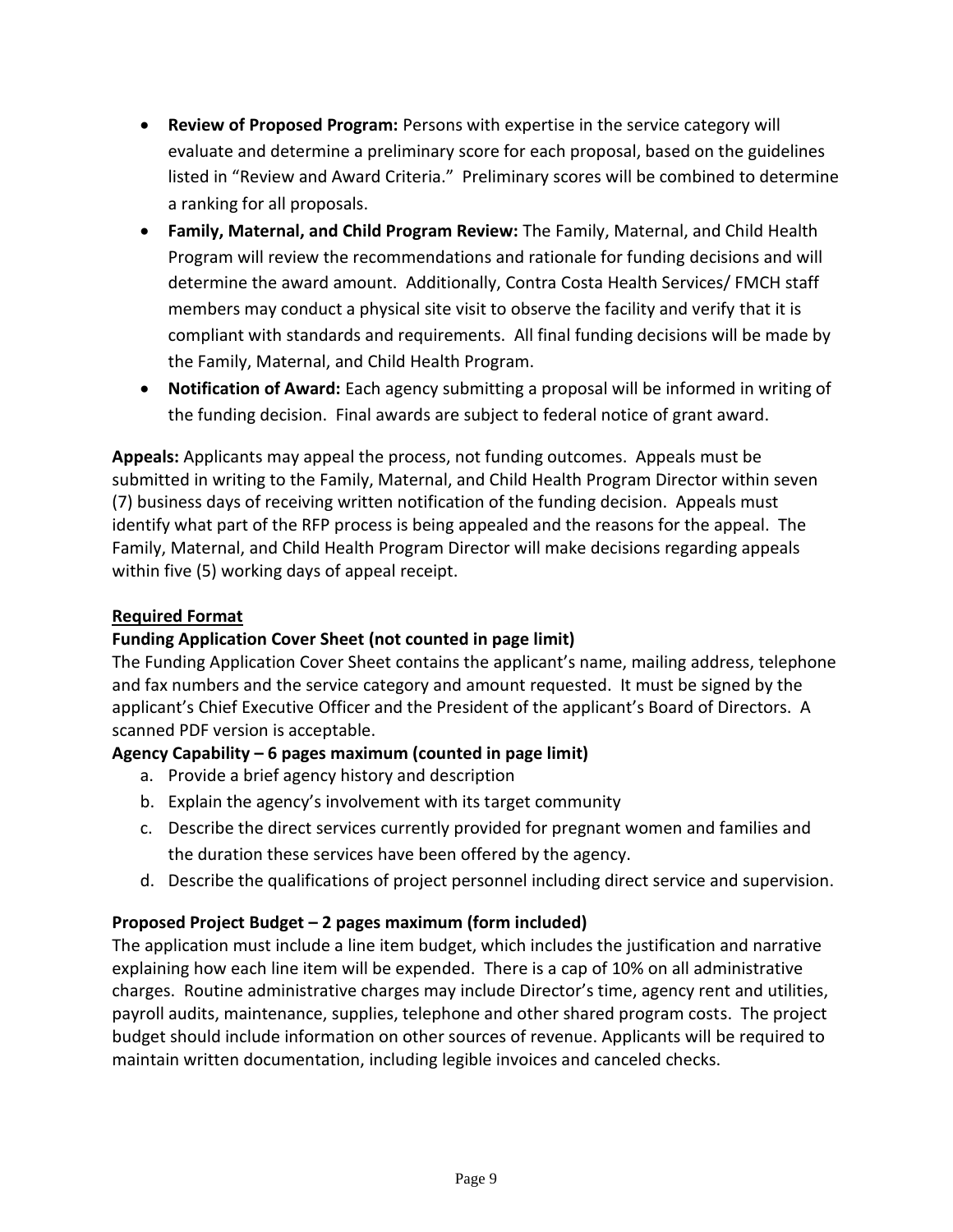#### **Service Continuity Plan: maximum 1 page (counted page limit)**

The applicant must describe in detail how and with what frequency services be conducted when a staff vacancy or other disruption occurs within the program. What will be done to minimize interruption? Which services will be prioritized during the period and why? Who will be responsible for which aspects of service delivery? Who will provide supervision? How will clients be notified? How will the agency ensure that individuals funded by the FMCH/Perinatal Equity Initiative Program (or other funders listed as grant references) for other activities will not be deployed from those activities to cover new vacancies? What process will be used if the proposed plan must be redesigned due to other unforeseeable events?

# **Additional Supporting Documentation when applicable to service (not counted in page limit)**

- a. **Tax-exempt status** determination letters from the Internal Revenue Service and/or the State of California.
- b. **Job Descriptions** for any primary positions to be funded under the proposed project. These should include education/experiential qualifications for the position, as well as job duties and responsibilities.
- c. **Résumés or statements of qualifications** of primary staff funded under the proposed project as well as any supervisory staff – even if not funded under this grant. If a prospective candidate has been identified, but not yet hired for any position to be funded, include the résumé here. Résumés should reflect an individual's current job status. Proposals should not include résumés of individuals not involved in the proposed project.
- d. **Memoranda of Understanding and Letters of Collaboration** may be included but must be project specific.
- e. **Past Performance/Contract History -** Information provides contacted for an evaluation of the applicant agency's performance. Applicants are encouraged to list those contracts that are most relevant to the service category applied for.
- f. **List of Board of Directors –** Including affiliations and city of residence.
- g. **Organization Chart –** Including the name of staff currently in each position and the FTE of each position.
- h. **Agency's current operating budget**
- **i.** A copy of the agency's most recent audited financial statement Include the auditor's management letter, notes and statement findings

**\*Additional documentation may be required to complete the contracting process.**

## **Review Process & Criteria**

*Applicants are encouraged to use the questions listed below to guide, in part, the content of their proposal. Keep in mind that reviewers may not be aware of your proposed program or your agency's experience in Contra Costa County. A total point value for each proposal will be given per reviewer and averaged.*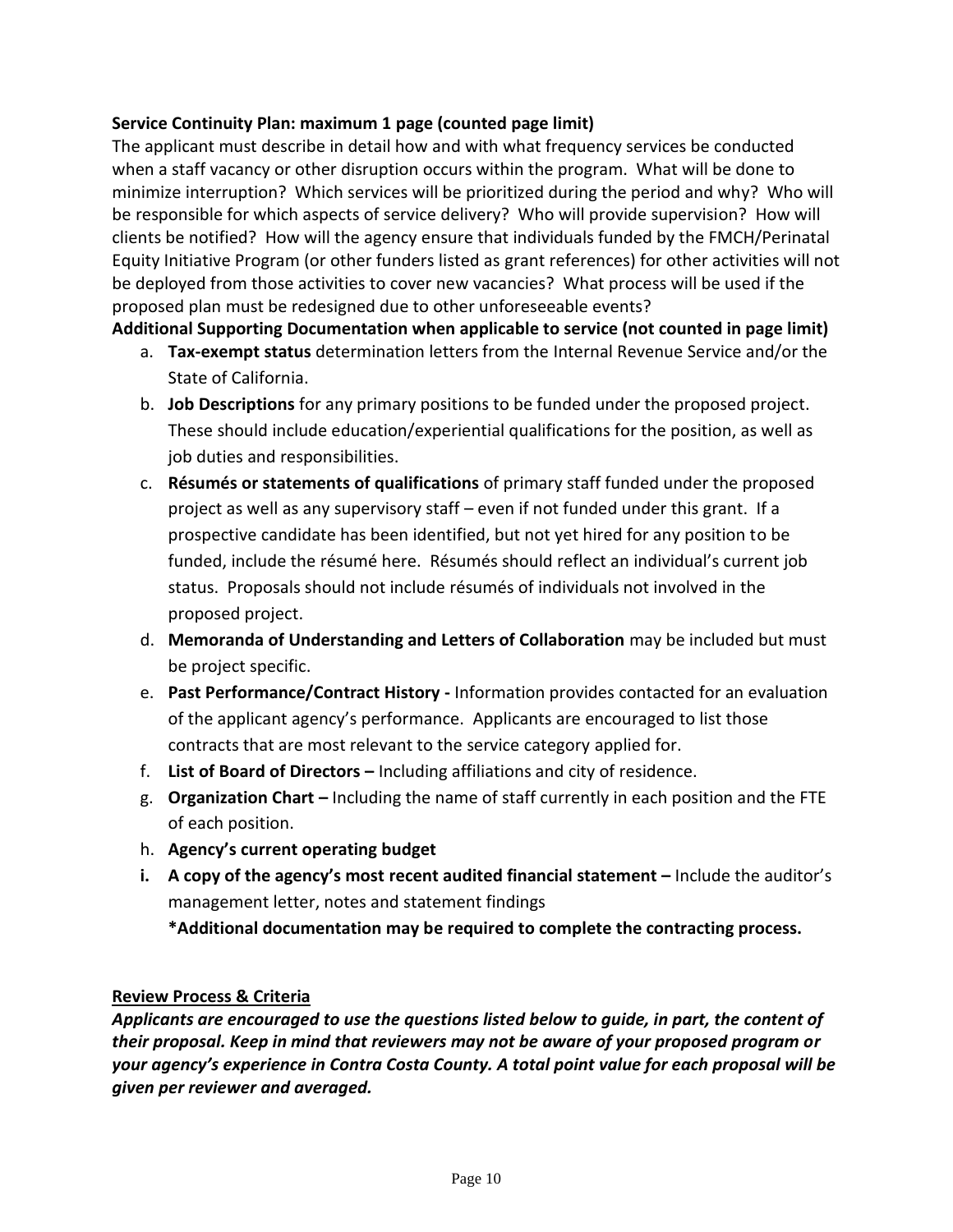## **Applicant Capability, Outreach and Collaboration – 30 points**

- Does the agency have the capability to provide required facility space during desirable times of early afternoons and evenings?
- Does the agency have the capability to offer optional transportation and/or ChildWatch support services for the clients?
- Does the applicant describe sufficient relevant experience in the successful provision of services similar to those it proposes to provide? Does the applicant have a history of working with the target population?
- Does the applicant demonstrate that it has established links with its target community area(s) and population(s) and with other service providers in this community?
- Has the applicant identified qualified individuals to carry out the proposed activities? Does the applicant currently employ them, or do they need to be hired?
- Has the proposal convincingly demonstrated that the applicant has the administrative and programmatic abilities necessary to successfully administer this program?
- Does the proposal demonstrate linkages with other services?

# **Geographic Desirability for Program Participants – 30 points**

- Is the facility located in the high-density areas of African American births in Contra Costa County (Richmond, San Pablo, Antioch, or Pittsburg)?
- Is the facility site accessible to public transportation?
- Is the facility area safe during afternoons and evenings? Are security precautions taken at the facility?
- Does the applicant explain where/when services will be provided including site location and hours of service?

## **Financial Information – 25 points**

- Is the applicant's proposed project budget appropriate and reasonable, given the services to be provided and stated staffing levels?
- Does the requested budget amount reflect the total cost of the proposed project? If not, does the applicant identify other resources that will support this program?
- Does the budget justification provide a basis for the level of service proposed and the number of clients targeted?
- Does the applicant's project appear to be cost effective?
- Is the annualized program budget less than 60% of the agency's total annual budget?